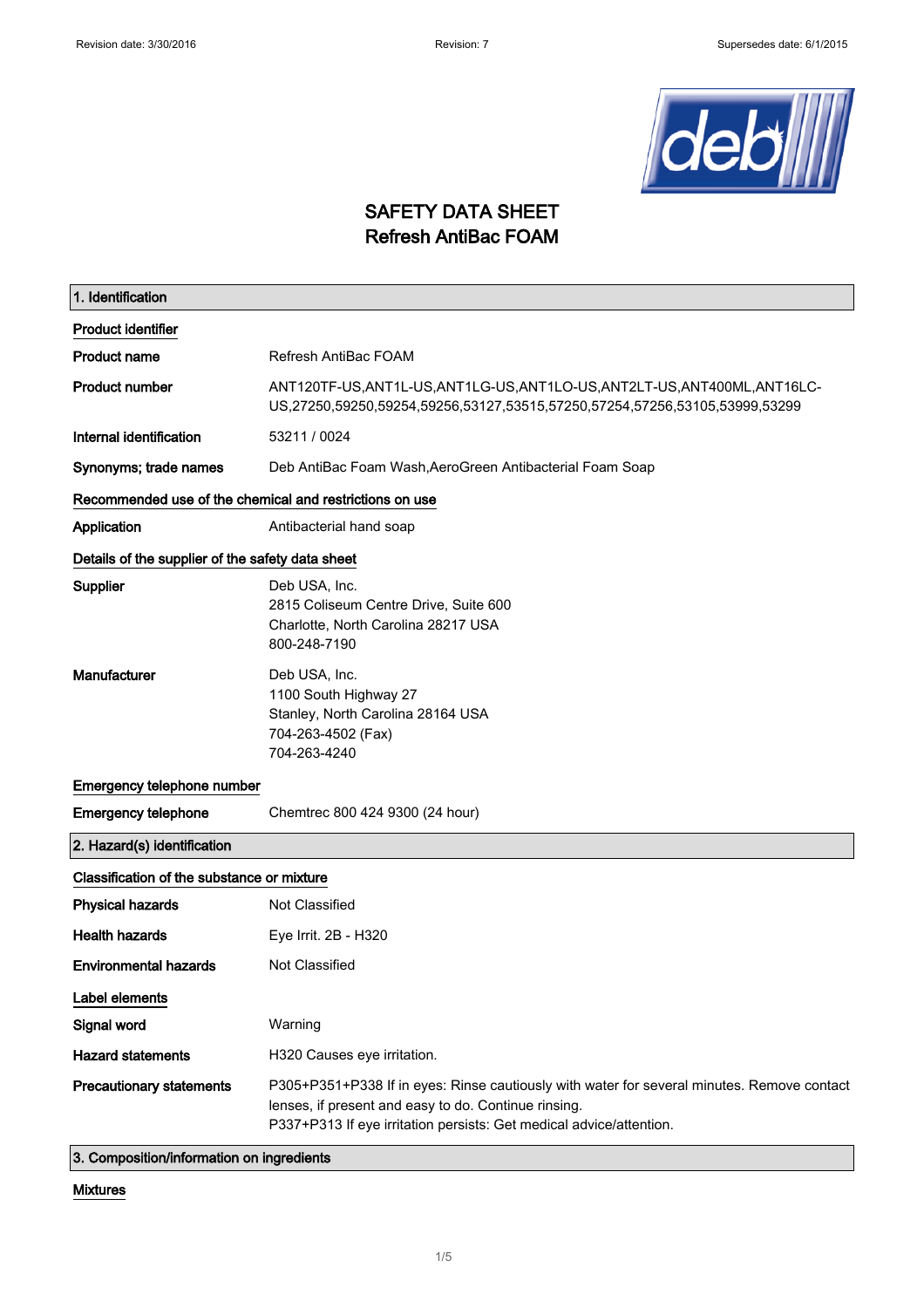| <b>Composition comments</b>                           | Aqua (Water), Sodium Laureth Sulfate, Propylene Glycol, PEG-7 Glyceryl Cocoate, Glycerin,<br>Cocamidopropyl Betaine, Triclosan, 2-Bromo-2-nitropropane-1,3-diol, Fragrance, Citric Acid,<br>Methylchloroisothiazolinone, Methylisothiazolinone, Green 5 (CI 61570), Yellow 5 (CI 19140). |  |
|-------------------------------------------------------|------------------------------------------------------------------------------------------------------------------------------------------------------------------------------------------------------------------------------------------------------------------------------------------|--|
| 4. First-aid measures                                 |                                                                                                                                                                                                                                                                                          |  |
| Description of first aid measures                     |                                                                                                                                                                                                                                                                                          |  |
| Inhalation                                            | Not relevant. Unlikely route of exposure as the product does not contain volatile substances.                                                                                                                                                                                            |  |
| Ingestion                                             | Rinse mouth thoroughly with water. Get medical attention if any discomfort continues.                                                                                                                                                                                                    |  |
| <b>Skin Contact</b>                                   | Not applicable.                                                                                                                                                                                                                                                                          |  |
| Eye contact                                           | Make sure to remove any contact lenses from the eyes before rinsing. Promptly wash eyes<br>with plenty of water while lifting the eye lids. Get medical attention promptly if symptoms occur<br>after washing.                                                                           |  |
|                                                       | Most important symptoms and effects, both acute and delayed                                                                                                                                                                                                                              |  |
| Inhalation                                            | No specific symptoms known.                                                                                                                                                                                                                                                              |  |
| Ingestion                                             | No specific symptoms known.                                                                                                                                                                                                                                                              |  |
| <b>Skin contact</b>                                   | Prolonged skin contact may cause redness and irritation.                                                                                                                                                                                                                                 |  |
| Eye contact                                           | May cause temporary eye irritation.                                                                                                                                                                                                                                                      |  |
|                                                       | Indication of immediate medical attention and special treatment needed                                                                                                                                                                                                                   |  |
| Notes for the doctor                                  | No specific recommendations.                                                                                                                                                                                                                                                             |  |
| 5. Fire-fighting measures                             |                                                                                                                                                                                                                                                                                          |  |
| <b>Extinguishing media</b>                            |                                                                                                                                                                                                                                                                                          |  |
| Suitable extinguishing media                          | The product is not flammable. Use fire-extinguishing media suitable for the surrounding fire.                                                                                                                                                                                            |  |
| Special hazards arising from the substance or mixture |                                                                                                                                                                                                                                                                                          |  |
| <b>Hazardous combustion</b><br>products               | No known hazardous decomposition products.                                                                                                                                                                                                                                               |  |
| Advice for firefighters                               |                                                                                                                                                                                                                                                                                          |  |
| Protective actions during<br>firefighting             | No specific firefighting precautions known.                                                                                                                                                                                                                                              |  |
| 6. Accidental release measures                        |                                                                                                                                                                                                                                                                                          |  |
|                                                       | Personal precautions, protective equipment and emergency procedures                                                                                                                                                                                                                      |  |
| <b>Personal precautions</b>                           | Avoid contact with eyes.                                                                                                                                                                                                                                                                 |  |
| <b>Environmental precautions</b>                      |                                                                                                                                                                                                                                                                                          |  |
| <b>Environmental precautions</b>                      | Not considered to be a significant hazard due to the small quantities used.                                                                                                                                                                                                              |  |
| Methods and material for containment and cleaning up  |                                                                                                                                                                                                                                                                                          |  |
| Methods for cleaning up                               | Flush away spillage with plenty of water. Avoid runoff into storm sewers and ditches which<br>lead to waterways.                                                                                                                                                                         |  |
| Reference to other sections                           | For waste disposal, see Section 13.                                                                                                                                                                                                                                                      |  |
| 7. Handling and storage                               |                                                                                                                                                                                                                                                                                          |  |
| Precautions for safe handling                         |                                                                                                                                                                                                                                                                                          |  |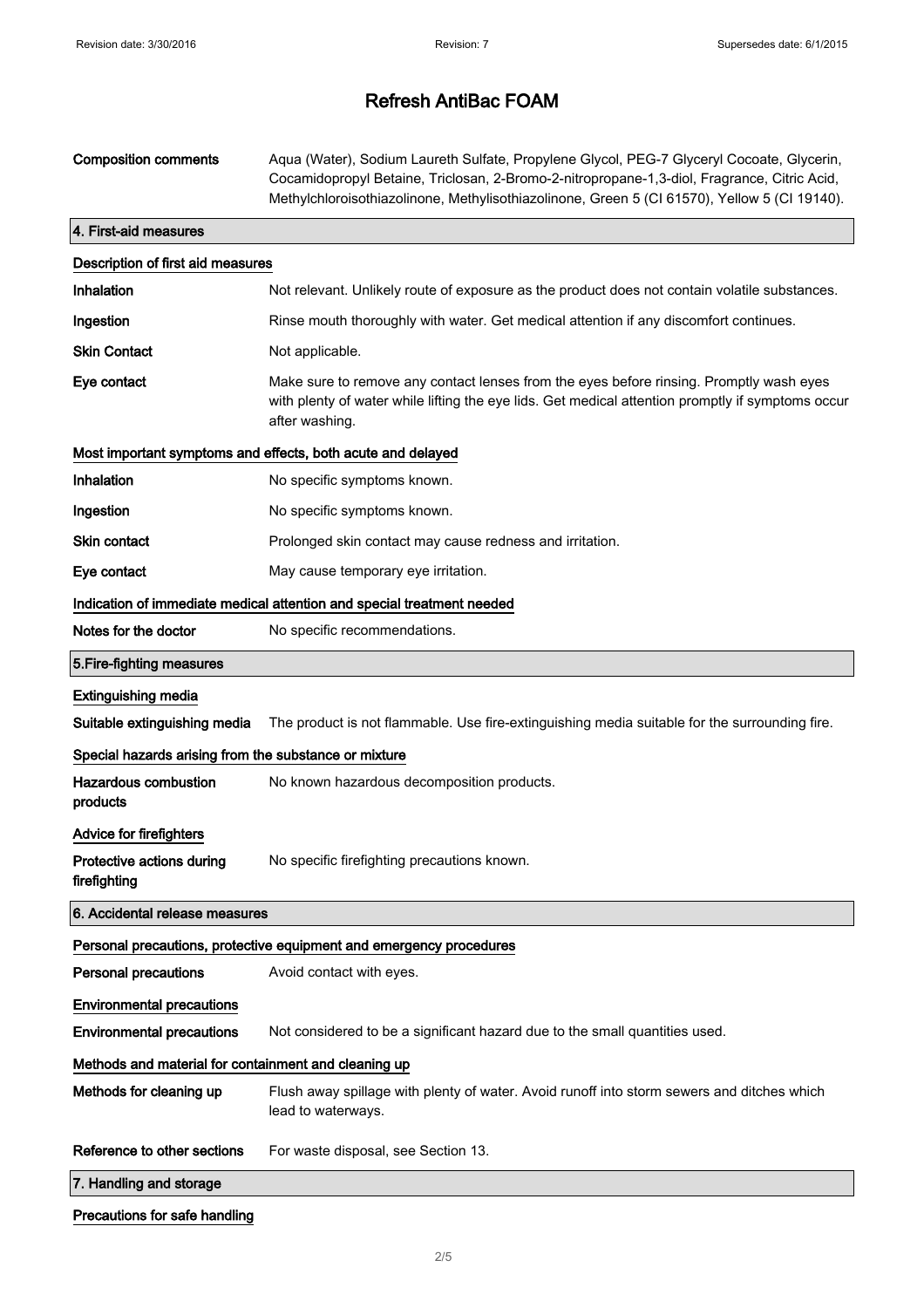| <b>Usage precautions</b>                                     | Avoid contact with eyes.                                                                                                                       |  |
|--------------------------------------------------------------|------------------------------------------------------------------------------------------------------------------------------------------------|--|
| Conditions for safe storage, including any incompatibilities |                                                                                                                                                |  |
| <b>Storage precautions</b>                                   | Keep only in the original container.                                                                                                           |  |
| Specific end uses(s)                                         |                                                                                                                                                |  |
| Specific end use(s)                                          | The identified uses for this product are detailed in Section 1.2.                                                                              |  |
| 8. Exposure Controls/personal protection                     |                                                                                                                                                |  |
| <b>Exposure controls</b>                                     |                                                                                                                                                |  |
| Appropriate engineering<br>controls                          | Not relevant.                                                                                                                                  |  |
| Eye/face protection                                          | Not required normally but wear eye protection if you are conducting an operation where there<br>is a risk of this product getting in the eyes. |  |
| Hand protection                                              | Not applicable.                                                                                                                                |  |
| <b>Respiratory protection</b>                                | No specific recommendations.                                                                                                                   |  |
| 9. Physical and Chemical Properties                          |                                                                                                                                                |  |
| Information on basic physical and chemical properties        |                                                                                                                                                |  |
| Appearance                                                   | Clear liquid.                                                                                                                                  |  |
| Color                                                        | Green.                                                                                                                                         |  |
| Odor                                                         | Fragrant                                                                                                                                       |  |
| pH                                                           | pH (concentrated solution): 5.0 - 7.0                                                                                                          |  |
| <b>Relative density</b>                                      | approx. 1.01                                                                                                                                   |  |
| Solubility(ies)                                              | Soluble in water.                                                                                                                              |  |
| 10. Stability and reactivity                                 |                                                                                                                                                |  |
| Reactivity                                                   | There are no known reactivity hazards associated with this product.                                                                            |  |
| <b>Stability</b>                                             | Stable at normal ambient temperatures.                                                                                                         |  |
| Possibility of hazardous<br>reactions                        | Not known.                                                                                                                                     |  |
| <b>Conditions to avoid</b>                                   | There are no known conditions that are likely to result in a hazardous situation.                                                              |  |
| Materials to avoid                                           | No specific material or group of materials is likely to react with the product to produce a<br>hazardous situation.                            |  |
| Hazardous decomposition<br>products                          | Does not decompose when used and stored as recommended.                                                                                        |  |
| 11. Toxicological information                                |                                                                                                                                                |  |
| Information on toxicological effects                         |                                                                                                                                                |  |

### Information on toxicological effects

 $\bar{z}$ 

Toxicological effects All ingredients are well known and have a history of safe use in the marketplace with no reports of a significant number of adverse reactions.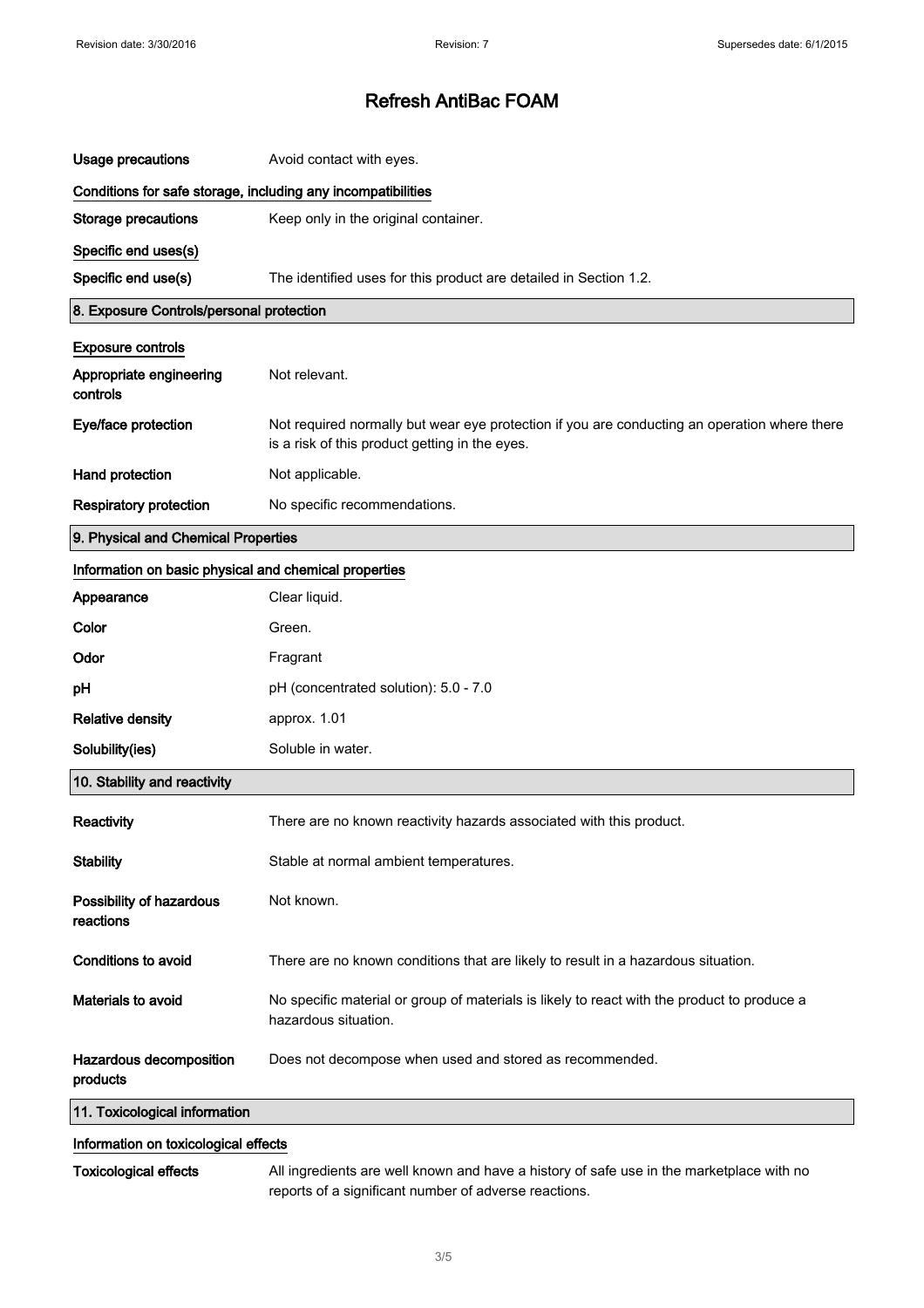| Inhalation                            | No specific health hazards known.                                                                       |
|---------------------------------------|---------------------------------------------------------------------------------------------------------|
| Ingestion                             | May cause gastrointestinal irritation or discomfort with nausea, vomiting and diarrhea if<br>swallowed. |
| <b>Skin Contact</b>                   | Skin irritation should not occur when used as recommended.                                              |
| Eye contact                           | May cause temporary eye irritation.                                                                     |
| 12. Ecological Information            |                                                                                                         |
| Ecotoxicity                           | Not regarded as dangerous for the environment.                                                          |
| <b>Bioaccumulative potential</b>      |                                                                                                         |
| <b>Bio-Accumulative Potential</b>     | No data available on bioaccumulation.                                                                   |
| Mobility in soil                      |                                                                                                         |
| <b>Mobility</b>                       | The product is soluble in water.                                                                        |
| Results of PBT and vPvB assessment    |                                                                                                         |
| Results of PBT and vPvB<br>assessment | This product does not contain any substances classified as PBT or vPvB.                                 |
| Other adverse effects                 |                                                                                                         |
| Other adverse effects                 | None known.                                                                                             |
| 13. Disposal considerations           |                                                                                                         |
| Waste treatment methods               |                                                                                                         |
| <b>General information</b>            | When handling waste, the safety precautions applying to handling of the product should be               |
|                                       | considered.                                                                                             |
| <b>Disposal methods</b>               | Dispose in accordance with local, state and federal regulations.                                        |
| 14. Transport information             |                                                                                                         |
| Road transport notes                  | Not classified.                                                                                         |
| Rail transport notes                  | Not classified.                                                                                         |
| Sea transport notes                   | Not classified.                                                                                         |
| Air transport notes                   | Not classified.                                                                                         |
| <b>UN Number</b>                      |                                                                                                         |
| Not applicable.                       |                                                                                                         |
| UN proper shipping name               |                                                                                                         |
| Not applicable.                       |                                                                                                         |
| Transport hazard class(es)            |                                                                                                         |
| Not applicable.                       |                                                                                                         |
| Packing group                         |                                                                                                         |
| Not applicable.                       |                                                                                                         |